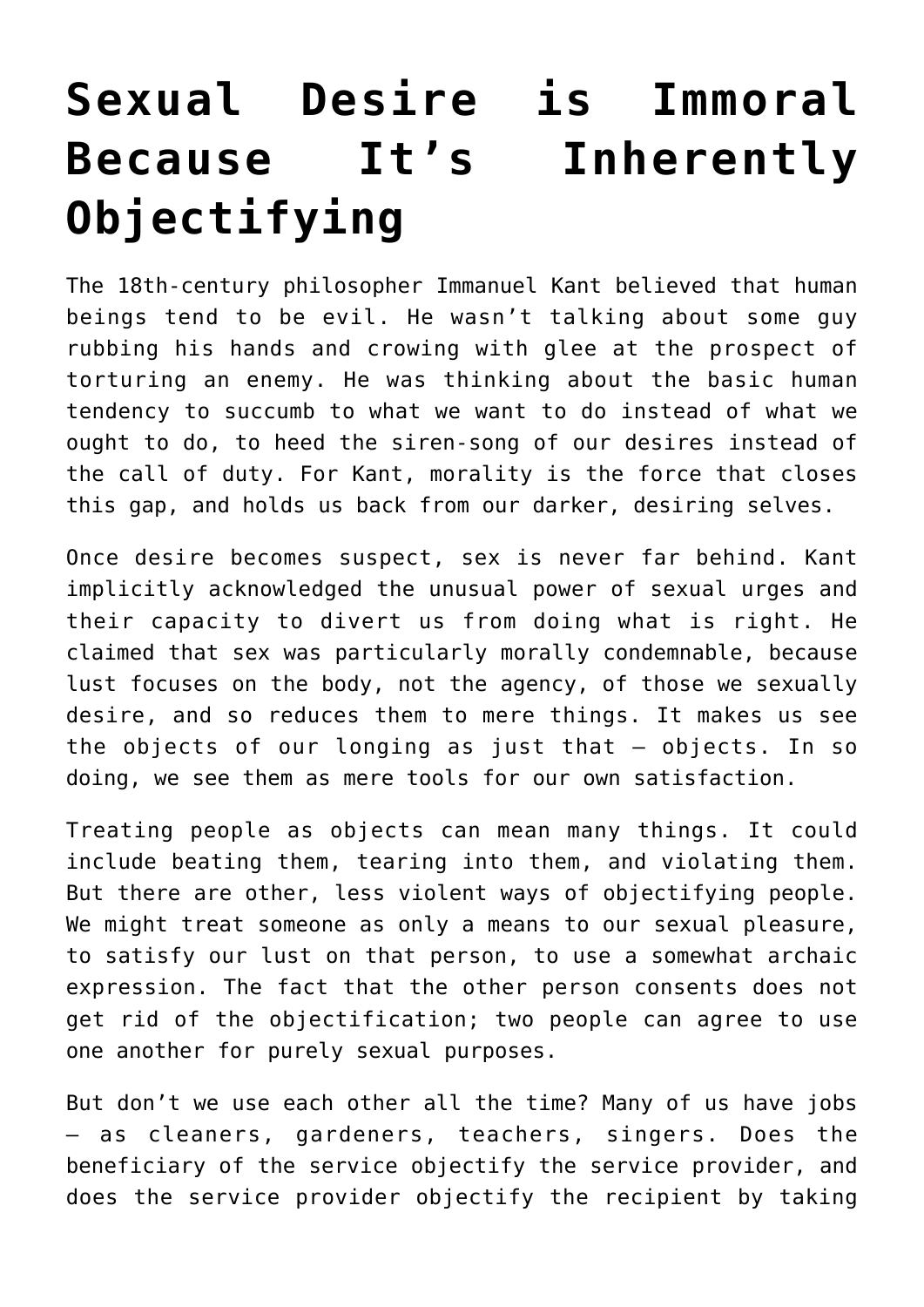their money? These relationships don't seem to provoke the same moral qualms. Either they do not involve objectification, or the objectification is somehow neutered.

Kant said that these scenarios weren't really a problem. He draws a distinction between mere use – the basis of objectification – and more-than-mere use. While we might employ people to do jobs, and accept payment for our work, we don't treat the person on the other side of the transaction as a *mere* tool; we still recognise that person's fundamental humanity.

Sex, though, is different. When I hire someone to sing, according to Kant, my desire is for his or her talent – for the voice-in-action. But when I sexually desire someone, I desire his or her body, not the person's services or talents or intellectual capabilities, although any of these could enhance the desire. So, when we desire the person's body, we often focus during sex on its individual parts: the buttocks, the penis, the clitoris, the thighs, the lips. What we desire to do with those parts differs, of course. Some like to touch them with the hand, others with the lips, others with the tongue; for others still, the desire is just to look. This does not mean that I would settle for a human corpse: our desire for human bodies is directed at them as living, much like my desire for a cellphone is directed at a functioning one.

But, one might object, don't we do sexual things because we love our partners, and want them to feel pleasure? Of course we do. But if we did so when we didn't want to in the first place, then we do not do it out of sexual desire. And if we don't do it out of sexual desire, then the problem of objectification does not present itself. We can enjoy sexually pleasing someone else. But you can think of the other person as a sophisticated instrument: to give the maximum pleasure, we have to please it. Just because I have to oil and maintain my car for it to work does not mean it is any less of an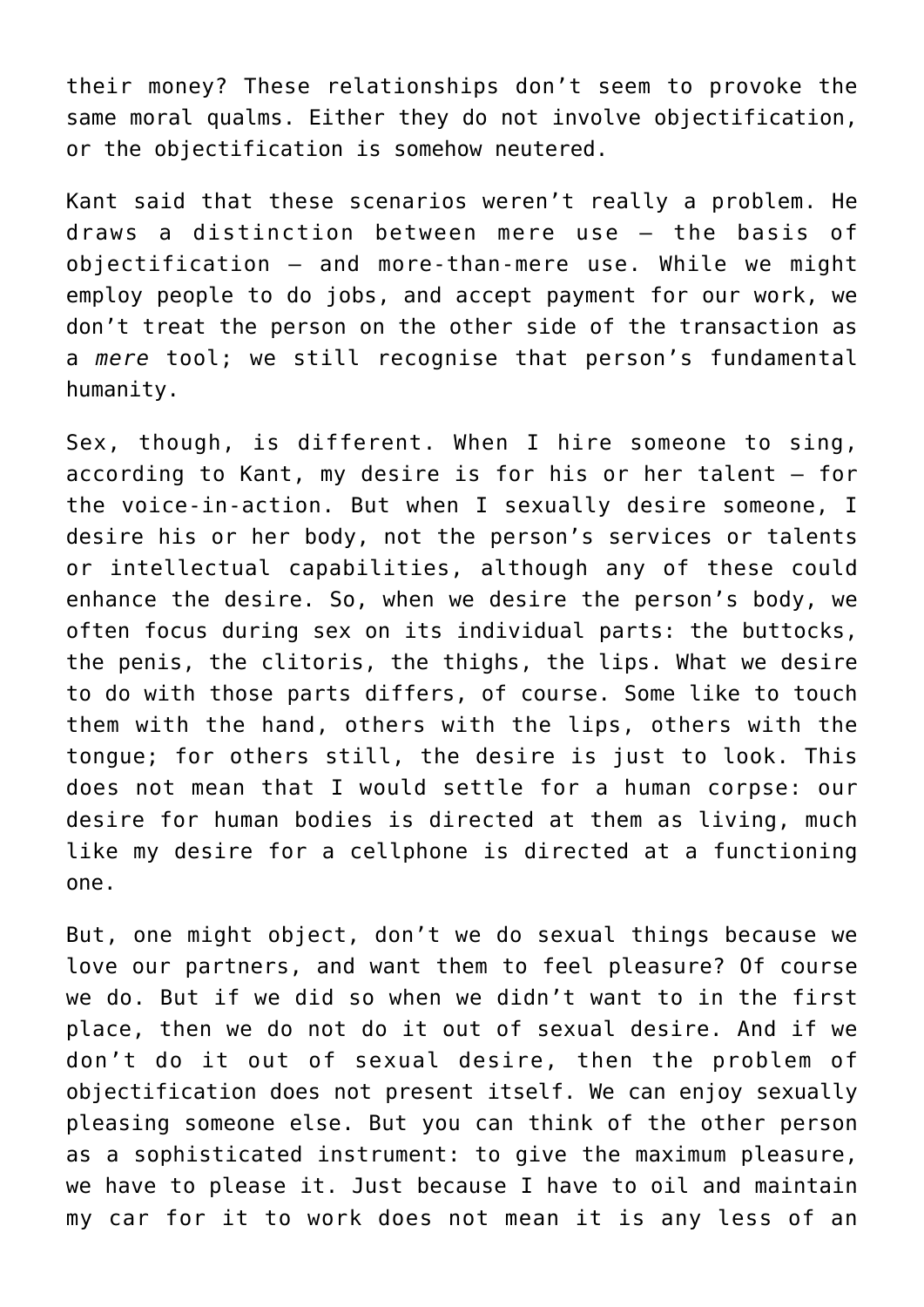instrument.

Sex doesn't just make you objectify your partner. It also makes you objectify yourself. When I am in the grip of sexual desire, I also allow another person to reduce me to my body, to use me as a tool. Kant saw this process of selfobjectification as an equally, if not more, serious moral problem than objectification directed outwards. I have duties to others to promote their happiness, but I also have a duty to morally perfect myself. Allowing myself to be objectified opposes this precept, according to Kant.

But really, what's the big deal? Yes, we objectify each other in sex and let ourselves be objectified. Worse things have happened and will happen. At least with sex there is pleasure (if all goes well) and lots of it (if all goes really well). Whatever is wrong with sexual objectification can't be that bad, surely?

But there's a snag. The capacity to reason is what makes people ends in themselves, worthy of moral respect, according to Kant. And what's objectifying about sexual desire is its ability to numb a person to reason, both in themselves and in others. Its power is such that it makes our reason its servant: our rationality becomes the means to satisfy its goals. It has been the downfall of kings and leaders; the ruination of relationships; the seedbed of lies in the pursuit of getting laid ('Me too! I love atonal music!'). In my pursuit to fulfil it, I cheat, I deceive, I pretend to be not who I am – and not just to the other person, but to myself, too. I set aside the other's rationality, and in doing so, set aside their humanity. *That* is not my concern; his or her body is.

Is it possible to have sex without objectification? Of course. Prostitutes do it all the time. So do many long-term couples. They have sex with people whom they do not desire. And with no desire, there is no objectification. Not even love can fix it.